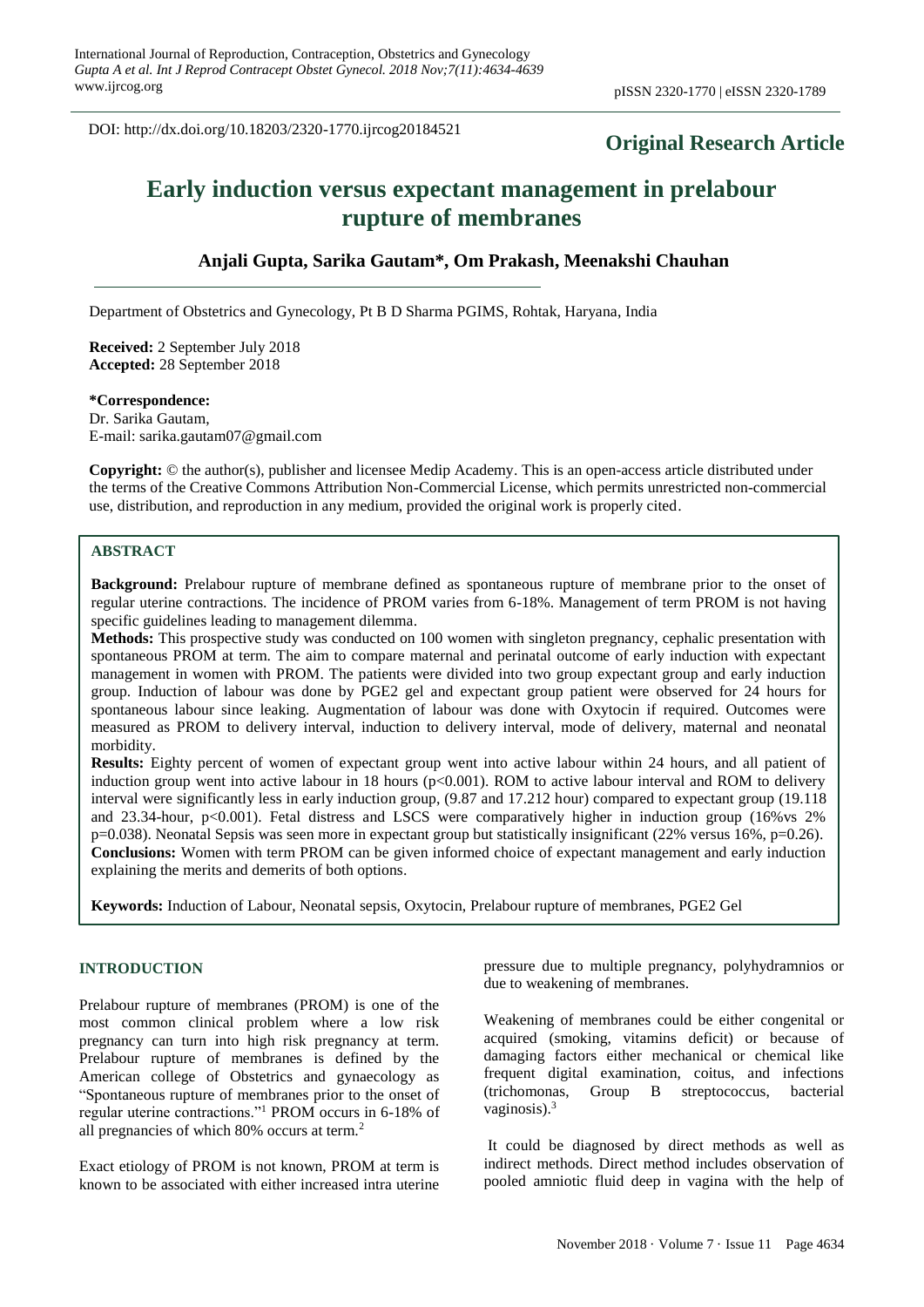speculum, indirect methods include assessment of ferning of sample collected from posterior fornix under the microscope or testing of pH of similarly collected sample by Nitrazine Paper4. PROM results in 40% of preterm birth and contributes in perinatal mortality by 10%.<sup>5</sup> Spontaneous labour starts in 12 hours of PROM, within 24 hrs in 86% of cases, and within 96 hours in 4 to 8% of cases while 6% will not go in labour even after 96 hours.<sup>3</sup>

It results in various complications some immediate while some late like cord compressions leading to fetal distress, cord prolapse and stillbirth, abruption, increased operative interference, fetal and maternal infections including Chorioamnionitis.<sup>6</sup> The management of PROM at term is matter up for discussion for expectant management vs induction of labour. Now a day's many obstetricians are in favour of induction in view of ascending infection. On contrary other authors argue even expectant management doesn't correlate with rate of caesarean section and infection. The management of PROM still remains a dilemma, so the present study is aimed to compare the maternal and perinatal outcome of early induction versus expectant management in women with PROM at term gestation.

#### **METHODS**

A prospective study was conducted on 100 women with singleton pregnancy, cephalic presentation with spontaneous Prelabour rupture of membranes between 37 to 41 completed weeks admitted to labour room of Department of Obstetrics and Gynaecology, Pt B.D. Sharma PGIMS, Rohtak. Pregnancy with scarred uterus, multiple pregnancy, abruption placenta, IUGR, PPROM (<37 week), features of chorioamnionitis, and medical or obstetrical disorders which need to expedite the delivery were excluded. The study patients were allocated in two groups A and B by computer generated randomization. Group A patient were kept on expectant management while group B patient were induced after 6 hours of PROM. All patients received injection Ampicillin 500 mg 6 hourly till delivery.

Expectancy time allotted to group A patient was 24 hours for spontaneous labour. Induction of labour was done by intracervical PGE2 gel maximum of two doses 6 hours apart or by oxytocin depending on the Bishop's score. Augmentation of labour was also done if needed. Partogram was plotted to assess progress of labour in both the groups. Cases were considered of failed induction and subjected to caesarean section if they didn't go into labour after 2 doses of PGE2 gel and Bishop Score is  $< 8$ . Antibiotics were given to all neonates with sepsis and prophylactically who delivered after 24 hours of PROM.

Primary outcome was measured as rupture of membranes to delivery interval, mode of delivery maternal and neonatal morbidity. Secondary outcome was measured in terms of dose and duration of PGE2/ oxytocin used for induction. Data was statistically analysed by using chisquare test, paired-t test. P value <0.5 was considered as significant.

#### **RESULTS**

In the present study maximum patients were of 20 to 30 years as shown in Table 1.

|                        | <b>Group A</b><br><i>(expectant</i><br>group) $n=50 \%$ |          | <b>Group B</b>     | $\mathbf{p}$   |       |  |
|------------------------|---------------------------------------------------------|----------|--------------------|----------------|-------|--|
|                        |                                                         |          | <i>(induction)</i> | value          |       |  |
|                        |                                                         |          | $group)$ n=50 %    |                |       |  |
| Age (years)            |                                                         |          |                    |                |       |  |
| $<$ 19                 | 1                                                       | 2        | $\theta$           | $\theta$       |       |  |
| $20 - 24$              | 29                                                      | 58       | 29                 | 58             | 0.674 |  |
| $25 - 29$              | 15                                                      | 30       | 17                 | 34             | 0.705 |  |
| $\geq 30$              | 5                                                       | 10       | $\overline{4}$     | 8              | 0.600 |  |
| $Mean+SD$              | $23.94 \pm 2.90$                                        |          | $24.34 \pm 3.07$   |                | 0.349 |  |
| <b>Parity</b>          |                                                         |          |                    |                |       |  |
| P <sub>0</sub>         | 29                                                      | 58       | 27                 | 54             | 0.634 |  |
| P <sub>1</sub>         | 13                                                      | 26       | 15                 | 30             | 0.326 |  |
| P <sub>2</sub>         | 4                                                       | 8        | 5                  | 10             | 0.712 |  |
| P <sub>3</sub>         | 3                                                       | 6        | $\overline{2}$     | $\overline{4}$ | 0.690 |  |
| P <sub>4</sub>         | 1                                                       | 2        | $\overline{0}$     | 0              |       |  |
| $>$ P4                 | $\theta$                                                | $\Omega$ | 1                  | $\overline{2}$ |       |  |
| <b>Gestational age</b> |                                                         |          |                    |                |       |  |
| $37 - 38$              | 20                                                      | 40       | 13                 | 26             |       |  |
| 38-39                  | 13                                                      | 26       | 19                 | 38             |       |  |
| 39-40                  | 10                                                      | 20       | 12                 | 24             |       |  |
| $40 - 41$              | 7                                                       | 14       | 6                  | 12             |       |  |
| Mean±SD                | $38.68 \pm 1.34$                                        |          | $38.62 \pm 1.58$   |                | 0.332 |  |
| <b>Booking status</b>  |                                                         |          |                    |                |       |  |
| <b>Booked</b>          | 21                                                      | 42       | 19                 | 38             |       |  |
| Unbooked               | 29                                                      | 58       | 32                 | 62             | 0.724 |  |
|                        |                                                         |          |                    |                |       |  |

**Table 2: Status of the patient at the time of admission.**

| <b>Duration of</b><br>ruptured<br>membranes<br>(hours) | group)<br>$n=50 \%$ | <b>Group A</b><br><i>(expectant</i> ) | <b>Group B</b><br>group)<br>$n = 50 \%$ | <i>(induction)</i> | <b>P</b> value |
|--------------------------------------------------------|---------------------|---------------------------------------|-----------------------------------------|--------------------|----------------|
| $\langle 2 \rangle$                                    | 1                   | 2                                     | 4                                       | 8                  |                |
| $2 - 4$                                                | 10                  | 20                                    | 4                                       | 8                  |                |
| $4 - 6$                                                | 39                  | 78                                    | 42                                      | 84                 |                |
| Mean $\pm$ SD                                          |                     | $5.64 + 0.846$                        |                                         | $5.03 \pm 1.539$   | 0.617          |
| <b>Bishop's score</b>                                  |                     |                                       |                                         |                    |                |
| $0-1$                                                  | 4                   | 8                                     | 4                                       | 8                  |                |
| $2 - 3$                                                | 22                  | 44                                    | 20                                      | 40                 |                |
| $4 - 5$                                                | 24                  | 48                                    | 26                                      | 52                 |                |
| Mean $\pm$ SD                                          |                     | $3.468 \pm 1.01$                      |                                         | $3.342 \pm 1.09$   | 0.387          |

The mean age is  $23.94\pm2.90$  in Group A and  $24.34\pm3.07$ in group B and no statistical significance was found in both the groups (p value=  $0.349$ ). Majority of the patients were nulliparous in both the groups. The mean gestational age were similar in both the groups and was statistically insignificant ( $p = 0.332$ ). The number of unbooked cases were seen higher than the booked cases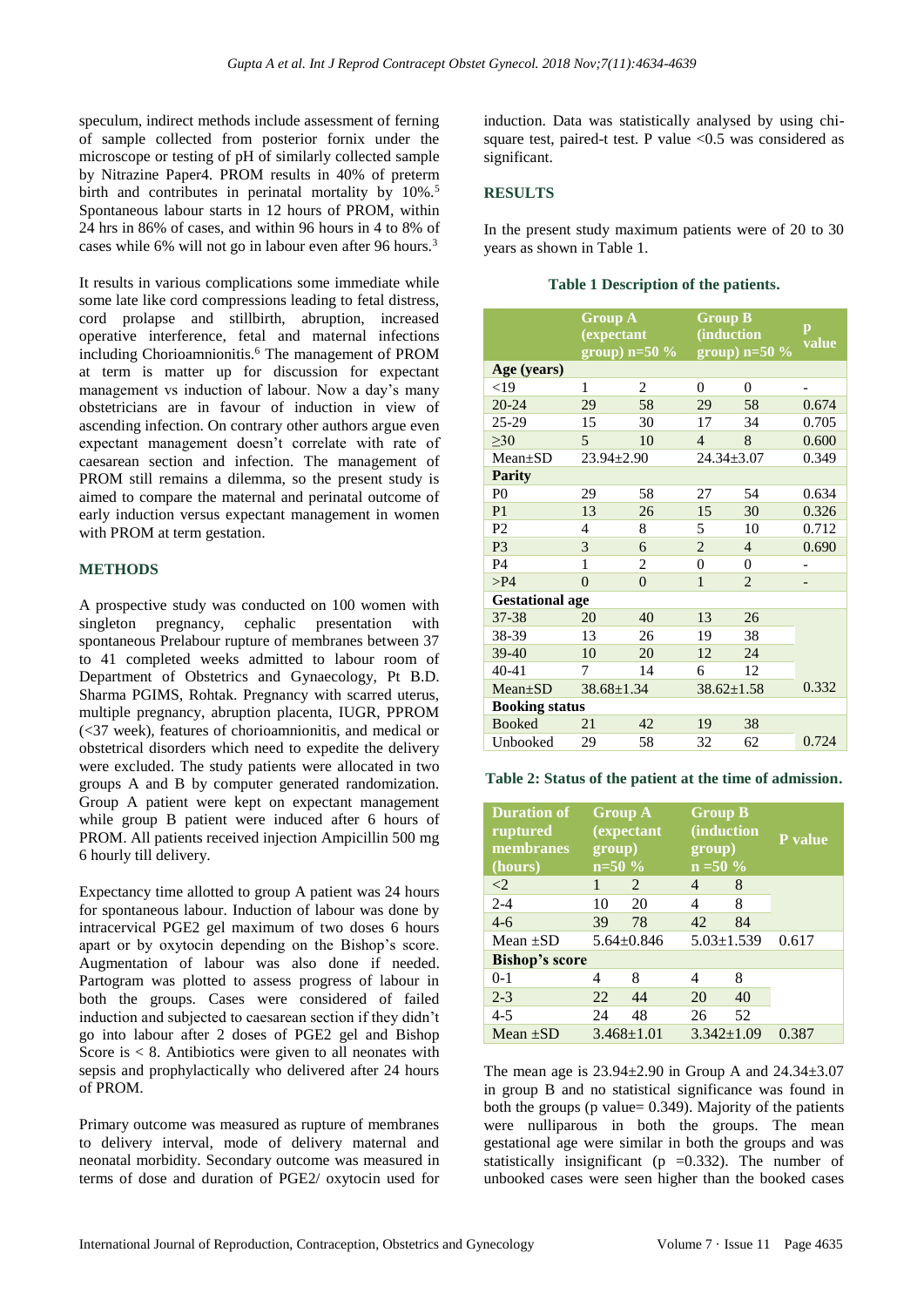in both the groups. At the time of admission patients were assessed for their basic details, duration of ruptured membranes and Bishops score at the time of induction or at established labour and comparable in both the groups as depicted in Table 2. Latency (PROM to active labour interval) was observed at every 6-hour interval (Table 3) and was significantly shorter in Group B as compared to Group A  $(9.87 \pm 6.341$  and 19.118  $\pm 10.465$ ) with p value <0.001. All women achieved active labour in 18 hours in group B whereas only 50% achieved it in group A. six women didn't go in labour in group A even after 24 hours and were induced. PROM to delivery interval was observed and it was significant also lesser in group B  $(17.212 \pm 5.388$  hours) as compared to Group A  $(23.23 \pm 1.5.388)$ 6.804) with p value of  $< 0.001$ .

#### **Table 3: Latency period and PROM to delivery interval.**

| <b>Rupture of membrane to active labour</b> | Group A (expectant group) |               | <b>Group B</b> (induction group) |               |                |
|---------------------------------------------|---------------------------|---------------|----------------------------------|---------------|----------------|
| interval (hours)                            | $n=50$                    | $\frac{0}{0}$ | $n=50$                           | $\frac{0}{0}$ | <b>P</b> value |
| $\leq 6$                                    | 0                         | $\Omega$      | 0                                | 0             |                |
| $\leq 12$                                   | 9                         | 18            | 29                               | 58            | < 0.001        |
| $\leq18$                                    | 25                        | 50            | 50                               | 100           | < 0.001        |
| $\leq$ 24                                   | 44                        | 88            | ٠                                |               |                |
| $\leq 30$                                   | 48                        | 96            | ٠                                |               |                |
| $>30$                                       | 50                        | 100           | $\overline{\phantom{a}}$         |               |                |
| $Mean \pm SD$                               | $19.118 \pm 10.465$       |               | $9.87 \pm 6.341$                 |               | < 0.001        |
| <b>ROM</b> to delivery interval             |                           |               |                                  |               |                |
| Within 12 hours                             | 2                         | 4             | 9                                | 18            | 0.076          |
| Within 18 hours                             | 17                        | 34            | 31                               | 62            | < 0.001        |
| Within 24 hours                             | 19                        | 38            | 43                               | 86            | < 0.001        |
| Within 30 hours                             | 44                        | 88            | 48                               | 96            | 0.467          |
| Within 36 hours                             | 46                        | 92            | 49                               | 98            | 0.811          |
| Within 42 hours                             | 50                        | 100           | 50                               | 100           | $\mathbf{1}$   |
| $Mean \pm SD$                               | $23.234 \pm 6.804$        |               | $17.212 \pm 5.388$               |               | < 0.001        |

#### **Table 4: Induction of labour and its outcome.**

|                                       | <b>Group A (expectant group)</b> |                | <b>Group B (induction group)</b> |               |         |
|---------------------------------------|----------------------------------|----------------|----------------------------------|---------------|---------|
|                                       | $n=50$                           | $\frac{0}{0}$  | $n = 50$                         | $\frac{0}{0}$ | P value |
| PGE2 once                             | 4                                | 8              | 29                               | 58            |         |
| <b>Repeat PGE2</b>                    | $\overline{2}$                   | $\overline{4}$ | 21                               | 42            |         |
| Not induced                           | 44                               | 88             | $\overline{\phantom{0}}$         | ۰             |         |
| $Mean \pm SD$                         | $0.163 \pm 0.472$                |                | $1.42 \pm 0.498$                 |               | < 0.001 |
| <b>Oxytocin augmentation</b>          |                                  |                |                                  |               |         |
| Required                              | 18                               | 36             | 16                               | 32            |         |
| Not Required                          | 32                               | 64             | 34                               | 68            | 0.618   |
| <b>Induction to delivery interval</b> | $n = 6^*$                        | $\frac{0}{0}$  | $n=42**$                         | $\frac{0}{0}$ |         |
| $<$ 12 Hour                           | 4                                | 67             | 19                               | 45            | 0.001   |
| 12-24 Hour                            | $\overline{2}$                   | 33             | 13                               | 31            | 0.865   |
| $>24$ Hour                            | $\theta$                         | $\Omega$       | 10                               | 24            |         |
| $Mean \pm SD$                         | $10.825 \pm 2.232$               |                | $12.912 \pm 5.388$               |               | 0.013   |
| Mode of delivery                      | $n = 50$                         | $\frac{0}{0}$  | $n=50$                           | $\frac{0}{0}$ |         |
| Vaginal                               | 49                               | 98             | 42                               | 84            |         |
| <b>LSCS</b>                           |                                  | 2              | 8                                | 16            |         |
| <b>Failed induction</b>               | $\theta$                         | $\theta$       | $\Omega$                         | $\Omega$      |         |
| Fetal distress                        |                                  | 2              | 8                                | 16            | 0.038   |

\*only 6 cases require induction in expectant group; \*\*8 cases had LSCS before induction

Induction of labour and its outcome is shown in table 4 in group A only six patient required induction of labour after latency of 24 while in group B all 50 patient were

induced after 6 hours (early induction) this was found statistically significant ( $p < 0.001$ ). Augmentation with oxytocin was required in group A 36% women while in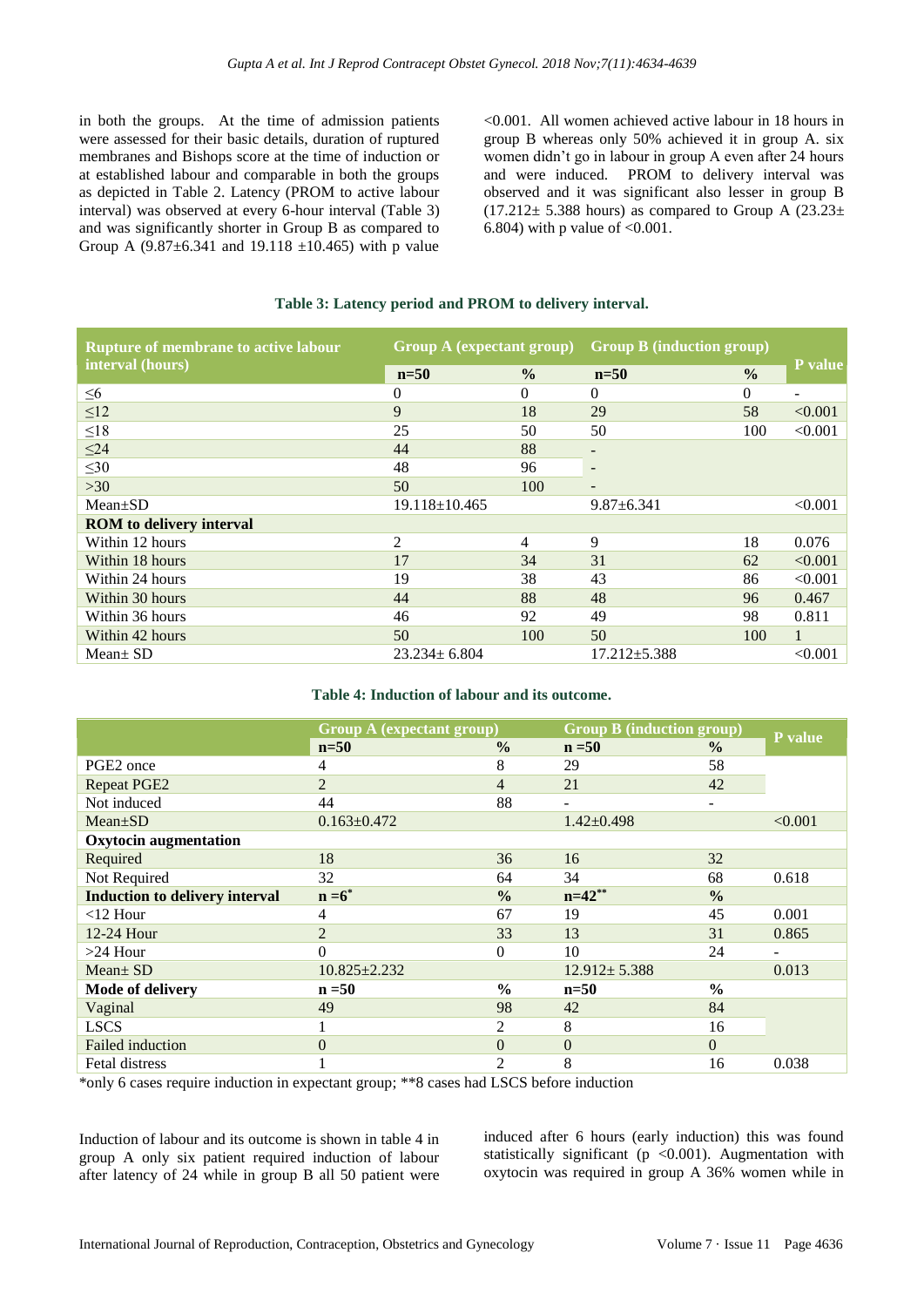group B, 32% women require the augmentation of labour. It was statistically insignificant  $(p=0.618)$ . In present study induction to delivery interval was less in group A as compared to group B  $(p=0.013)$ . Ninety-eight % women delivered vaginally while 2% had Caesarean section with the indication of fetal distress. In group B 84% women had vaginal delivery while 16% undergo Caesarean section for fetal distress. The difference was found statistically significant (p=0.038). Failed induction was not observed in the present study.

| <b>Neonatal outcome</b>        | <b>Group A (expectant Group)</b> |                | <b>Group B</b> (induction group) |                  | P value |
|--------------------------------|----------------------------------|----------------|----------------------------------|------------------|---------|
|                                | $N = 50$                         | $\frac{0}{0}$  | $N=50$                           | $\frac{0}{0}$    |         |
| Birth weight(kg)               |                                  |                |                                  |                  |         |
| <1.5                           | $\mathbf{0}$                     | $\overline{0}$ | $\overline{0}$                   | $\mathbf{0}$     | 0.312   |
| $1.5 - 2.4$                    | 12                               | 24             | 9                                | 18               | 0.462   |
| $2.5 - 3.0$                    | 30                               | 60             | 34                               | 68               | 0.276   |
| >3.0                           | 8                                | 16             | 7                                | 14               | 0.662   |
| $Mean \pm SD$                  | $2.69 \pm 0.398$                 |                | $2.63 \pm 0.412$                 |                  | 0.662   |
| <b>APGAR Score at 1 minute</b> |                                  |                |                                  |                  |         |
| $\leq 4$                       | $\theta$                         | $\overline{0}$ | $\overline{0}$                   | $\mathbf{0}$     |         |
| $4 - 6$                        | 22                               | 44             | 17                               | 34               |         |
| >7                             | 28                               | 56             | 33                               | 66               | 0.234   |
| At 5 minutes                   |                                  |                |                                  |                  |         |
| $\leq 4$                       | $\boldsymbol{0}$                 | $\overline{0}$ | $\mathbf{0}$                     | $\boldsymbol{0}$ |         |
| $4 - 6$                        | $\mathbf{0}$                     | $\Omega$       | $\theta$                         | $\overline{0}$   | 1.000   |
| >7                             | 50                               | 100            | 50                               | 100              |         |
| Sepsis                         | 11                               | 22             | 8                                | 16               | 0.264   |
| Jaundice                       | 6                                | 12             | $\mathbf{1}$                     | $\overline{2}$   | 0.054   |
| Antibiotics                    | 21                               | 42             | 15                               | 30               | 0.044   |
| <b>Admission to NICU</b>       | 5                                | 10             | $\mathbf{1}$                     | $\overline{2}$   | 0.102   |
| NICU stay(days)                | $4 \pm 0.95$                     |                | 3                                |                  | 0.710   |

#### **Table 5: Neonatal outcome.**

Neonatal outcome was observed for birth weight, APGAR score, admission to NICU and NICU stay as shown in table 5. Mean birth weight was  $2.69 \pm 0.398$  in group A while for Group B it was  $2.63 \pm 0.412$  and were comparable and statistically insignificant (p=0.662). APGAR score was noted at 1 and 5 minutes and were comparable for both the groups and none of the neonate had APGAR <7 at minutes.

#### **Table 6: Intrapartum and postpartum morbidity.**

| <b>Complication</b>          | <b>Group A</b><br><i>(expectant</i> )<br>group) |                               | <b>Group B</b><br>(early<br>induction) |                   | <b>P</b> value |  |
|------------------------------|-------------------------------------------------|-------------------------------|----------------------------------------|-------------------|----------------|--|
|                              | $n=50$                                          | $\frac{0}{0}$                 | $n=50$                                 | $\frac{0}{0}$     |                |  |
| Clinical<br>chorioamnionitis | 0                                               | 0                             |                                        | 0                 |                |  |
| Postpartum fever             | $\mathbf{1}$                                    | $\overline{c}$                | 1                                      | $\overline{c}$    | $\mathbf{1}$   |  |
| Wound sepsis                 |                                                 | $\mathfrak{D}_{\mathfrak{p}}$ | $\mathcal{O}$                          | 0                 |                |  |
| Tachy systole                | 0                                               | $\mathbf{\Omega}$             | $\left($                               | $\mathbf{\Omega}$ |                |  |
| Hyper stimulation            | 0                                               | 0                             |                                        | 0                 |                |  |
| <b>PPH</b>                   | 3                                               | 6                             | $\overline{c}$                         | 4                 | 0.642          |  |
| Total                        |                                                 | 10                            | 3                                      | 6                 | 0.453          |  |

Neonates were followed for sepsis 22% in group A and 16% in group B had neonatal sepsis, 42 % in group A and 30% in group B were in need of Antibiotics and it was given to all those neonates with sepsis and who delivered after 24 hours of ROM as per the hospital protocol. Neonatal Jaundice, NICU admission and NICU stay were comparable in both the groups.

Maternal morbidity was observed in 10% women in group A and 6% in group B and was statistically insignificant as shown in Table 6. None of the patient develop clinical Chorioamnionitis in any group.

Hospital stay was assessed for both the groups as shown Mean duration was  $2.94 \pm 1.23$  for group A and  $2.14 \pm 1.18$ for group B and the difference was found to be statistically significant ( $p= 0.013$ ).

#### **DISCUSSION**

Prelabour rupture membranes is not uncommon but the management is controversial. PROM at term is either managed by expectant method or by induction of labour. PROM is a common indication of induction of labour.<sup>7</sup> Early induction reduces the latency period in PROM. Oxytocin and prostaglandins are the agents most commonly used for this purpose and their success depends upon the status of cervix at the start of the induction of labour. Induction of labour with prostaglandins offers the advantage of promoting both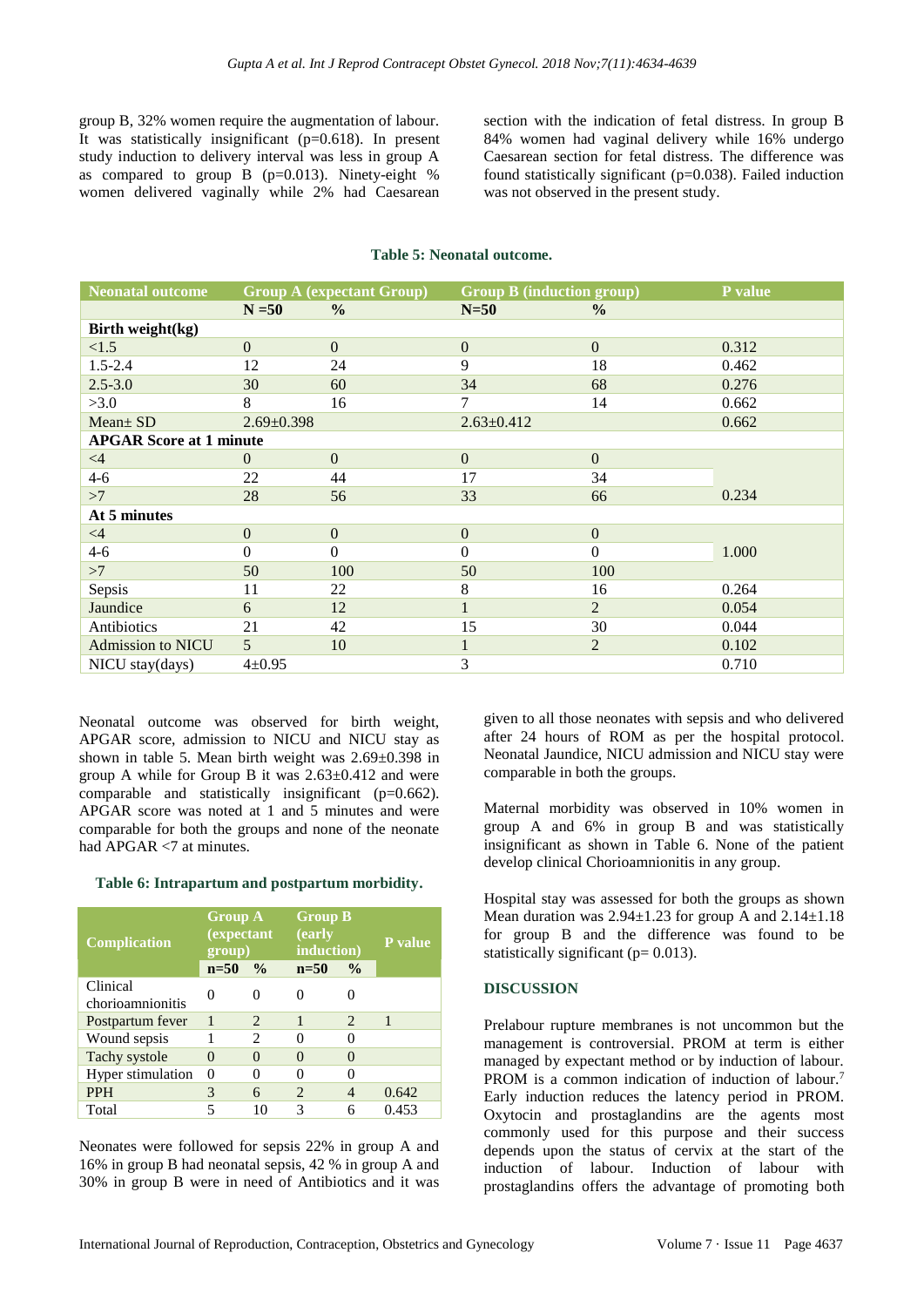cervical ripening and myometrial contraction.8,9 Studies have shown the management of patients presenting as PROM should be actively managed as prolonged PROM to delivery interval is associated with increased incidence of histologic chorioamnionitis and fetal sepsis that lead to increase fetomaternal morbidity.<sup>3</sup> Several investigator compared immediate induction with PGE2 and delayed induction with oxytocin or PGE2 in women with term PROM.<sup>10</sup> The present study compared the early induction by intracervical PGE2 gel to expectant management up to 24 hours followed by induction of labour if labour doesn't establish in PROM in singleton pregnancy with cephalic presentation at term (37 to 41 week) gestation.

The demographic profile of women including their age, parity, boking status, were studied and were comparable in both groups. The mean age in present study was 23.94 $\pm$ 2.90 years in group A and 24.34  $\pm$ 3.07 in Group B. It is similar to the studies of Chaudhary et all  $1 (23.2 \pm 4.7)$ vs 23.2±3.9) and differ from that of Larranga –Azcarate et al5 (31.5 vs31.3). In present study most of the females were nulliparous than parous women with mean gestational age  $38.68\pm1.34$  in group A and  $38.62\pm1.58$  in group B as compared to study done by Chaudhary et al, Larranga-Azcarate et al, and Bangel et al.<sup>5,11,12</sup>

The mean duration of ruptured membranes at time of admission in present study was 5.64±0.846 in group A and  $5.03\pm1.539$  in group B and it differs from the study done by Krupa et al  $(3.1\pm 2.3 \text{ vs } 2.9\pm 2.2)$  and Kodkany et al13  $(3.2 \text{ vs } 2.94)$ .<sup>10</sup> In present study induction was done after 6 hours while others have done immediate induction.<sup>11</sup> In the present study  $100\%$  women had Bishop Score  $\leq 6$  in both groups.

A study done by Aryal S. et al.14 also had pre-induction bishop score  $<$ 6 and comparable.<sup>14</sup> Rupture of membrane to active labour interval was  $19.18 \pm 10.465$  vs  $9.87 \pm 6.341$ for study groups and difference was found to be significant ( $p<0.001$ ) this is comparable to study done by Krupa et al10 (15.8 $\pm$ 9.9 vs 9.4 $\pm$ 5.1, p<0.01).

Eighty eight percent women went into active labour spontaneously within 24 hours of ROM in expectant group and this is closely similar to study done by Vaishnav et al (80%).<sup>15</sup> Single dose PGE2 gel application was required in 8% of women and 2nd gel required in 4% cases of group A in present study while group B 58% had single gel and 42 % had 2nd gel application this is not in agreement with the study done by Poornima et al in which 94% cases required single dose gel and 6% repeat gel application, oxytocin augmentation also differs in the similar study (86% vs 56%) while it was in present study (36% vs 32%) in group A and group B respectively.<sup>16</sup>

Mean duration of ruptured membrane to delivery interval in present study was  $(23.234 \pm 6.804 \text{ vs } 17.212 \pm 5.388, \text{ p}$ 0.001) this is comparable to study done by Chaudhary et al  $(21.63 \pm 10.3 \text{ vs } 17.10 \pm 10.3, \text{ p} < 0.001).$ <sup>5</sup> In present study 38% patient from group A and 86% from group B delivered within 24 hours ( $p < 0.001$ ) it is similar to study done by Krupa et al. <sup>10</sup> In the present study, induction to delivery interval was (10.825±2.232 hours vs 12.912 $\pm$ 5.388 hours, p < 0.001), which is similar to Poornima et al16  $(7.8 \pm 1.7)$  hours vs  $12.912 \pm 5.388$  hours, p<0.001) and contrary to that of Chaudhary et al (8.52 vs 9.59 hours). $^{11}$ 

Ninety percent from group A and 84% from group B had vaginal delivery and there was no instrumental delivery which is in agreement to the study done by Bangal et al in which only 2% cases had instrumental delivery.<sup>12</sup> Women delivered by caesarean section were higher in induction group in present study i.e. 16% in induction group vs 2% in expectant group (p=0.038) and comparable to studies done by Poornima et al and Bangal et al, 26 % vs10%  $p=0.12$ ) and  $(20\%$  vs  $14\%$   $p=0.189)$  respectively.<sup>16</sup> Maternal intrapartum and postpartum complications were also comparable for present study to Poornima et al16 and Bangal et al study.<sup>12</sup> Neonatal outcome was observed for birth weight, neonatal sepsis, need of antibiotics, and neonatal jaundice, in present study mean birth weight was  $2.69\pm0.398$  Kg and  $2.63\pm0.412$  Kg in both study group and comparable to study done by Rawat R et al17 where birth weight ranges from 2.6 to 3.5 for both groups.

In present study higher number of babies had APGAR <7 at 1min in group A than group B (44% vs 34%) but this does not exist at 5 minutes (56% vs 66%,  $p=1.000$ ) and similar to study done by Rawat et al  $(p=1.000).^{17}$ Neonatal sepsis was higher in expectant group than induction group which is not statistically significant in present study groups  $(p=0.264)$  and shows similarity to study done by Chaudhary et al5 (3.5% vs 2.7%). Neonatal jaundice needs of antibiotics, and NICU stay was similar to study done by Bangal et al.<sup>12</sup>

In present study primary outcome measures in term of ROM to delivery was significantly shorter in induction group, caesarean section rate significantly higher in induction group and maternal and neonatal morbidity was similar in both the groups.

Secondary outcome in terms of dose of PGE2 is significantly less in expectant group and oxytocin augmentation requirement is not significantly increased in expectant group. Hospital stay was significantly more in expectant group as compared to early induction group.

#### **CONCLUSION**

Both the options of management of PROM has their own advantages and disadvantages. Early induction led to significant reduction in ROM to active labour and delivery interval and lesser duration of hospital stay but rate of caesarean delivery and fetal distress increased significantly. On other side expectant management for 24 hours did not lead to significant risk of maternal and neonatal infection per se and resulted in reduction of caesarean delivery and fetal distress but need of